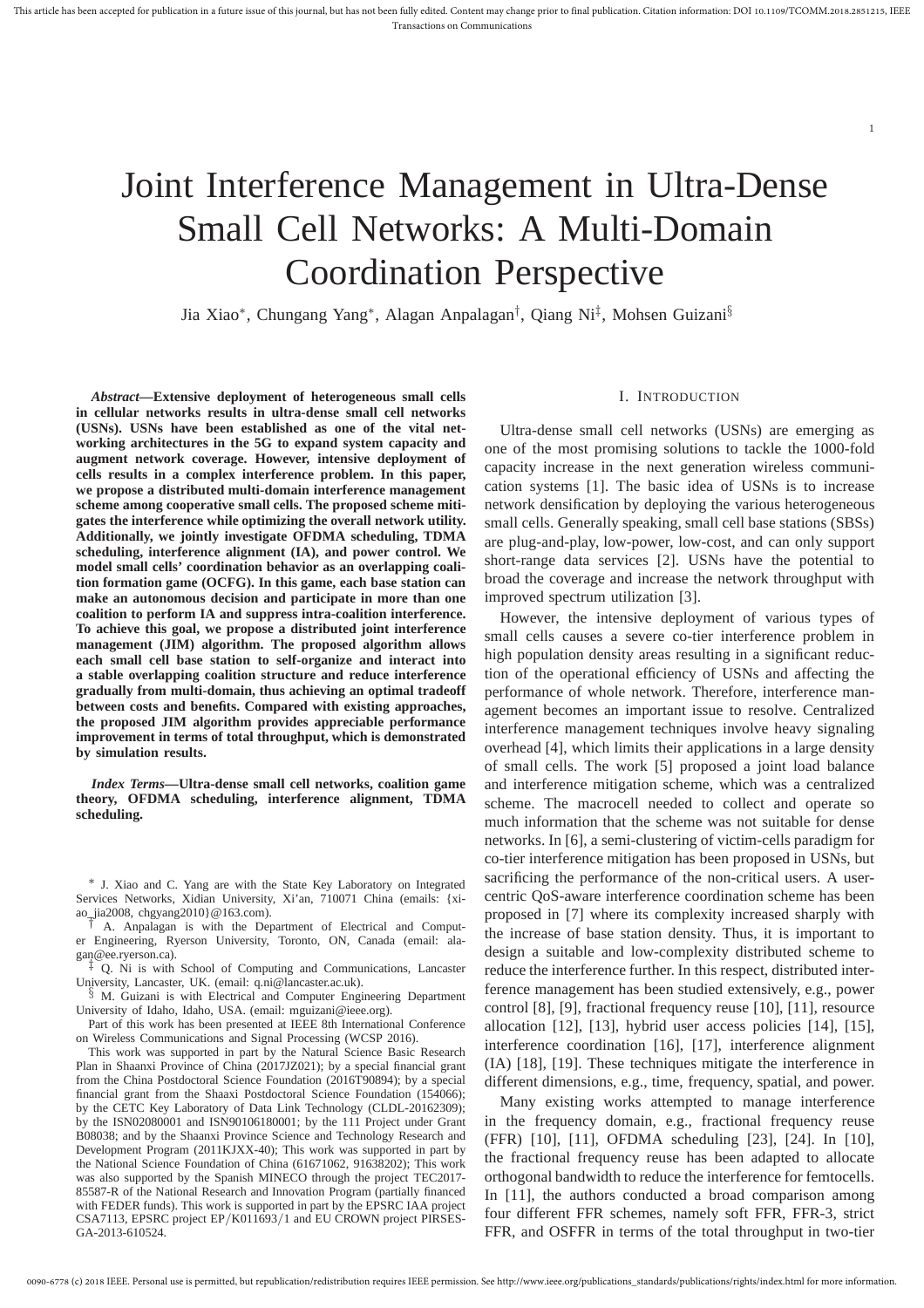heterogeneous networks. In [23], self-configuration and selfoptimization techniques have been used to guide the OFDMA spectrum allocation to mitigate the interference. Authors in [24] proposed an adaptive graph coloring approach for resource allocation, whose goal was to achieve fairness among users and manage interference among femtocells. Due to the scarcity of spectrum resource, only considering frequency domain interference management was inefficient, especially in USNs.

TDMA scheduling is a typical method of interference management in the time domain [25], [26]. A randomized distributed TDMA scheduling (RD-TDMA) algorithm to generate a feasible schedule and handle the correlated contention quickly has been presented in [25]. In [26], the authors formulated the cooperation of SBSs as an overlapping coalition formation game (OCFG) to manage the interference, where each coalition avoided the co-tier interference by the use of TDMA scheduling. Although TDMA scheduling can exploit the time-varying wireless channels, the finite time-slot limits the further deployment of interference management.

IA is a powerful interference management scheme in the space domain [28], [29]. The successively determined beamforming matrices for macro base stations (MBSs) and SBSs have been presented in a hierarchical interference alignment scheme [28]. Moreover, the above works provided an additional degree of freedom compared to the conventional interference coordination schemes which use a time domain based resource partitioning. In [29], a cooperative spectrum leasing scheme has been presented for primary and secondary users to balance the tension between revenue collection/payment and data transmission, where the data transmission is coordinated by IA. Meanwhile, the solution of IA is subjected to a particular dimension and cooperative costs, which hinders the direct deployment of IA.

Power optimization has been regarded as an important approach to the interference management problem in the power domain [30], [31]. In [30], a novel geometrical method has been proposed to obtain the capacity region and the optimal input power spectral densities by single-user water-filling argument. In [31], a non-cooperative game has been presented to optimize power allocation. The existence and uniqueness of Nash equilibrium of the game has been checked in [31]. The power optimization can weaken the co-tier interference. However, a simple power optimization is not satisfactory for managing interference in USNs.

The interference problem becomes severe with the increase in network densification, making it difficult to solve by considering only one dimension. Therefore, in order to optimize the overall network throughput, it is desirable to perform interference management by implementing advanced physical layer techniques for different domains jointly.

Most existing literature focused on non-cooperation interference management schemes, where each SBS behaves selfishly and irrationally. In such a non-cooperative environment, each SBS is only concerned about its own performance, while ignoring the damage it causes to other SBSs. With the development of advanced cooperative networking paradigms, SBSs can form clusters to cooperatively coordinate their transmissions with fundamental limits and sustainable costs [20]. In [19], a distributed cooperation mechanism has been proposed for femtocells to form a proper cluster, where the advanced interference alignment techniques have been performed in each cluster. In [21], a distributed algorithm for spectrum sharing among the femtocell has been proposed based on a transferable utility cooperative game. In [22], authors proposed a distributed cooperative energy efficiency maximization game algorithm to maximize the system energy efficiency by optimizing the spectrum efficiency of SBSs, mainly maximized from spectrum and power domain. Nevertheless, the formed coalitions are not allowed to overlap in the mentioned works, i.e., each SBS can only participate in not more than one coalition. This restriction tremendously limits SBSs to achieve higher gains from the cooperation. Thus, the concept of OCFG has been adopted to achieve a better performance in [26], [27].

 $\overline{2}$ 

Several literature attempted to address the interference problem from multiple domain perspective. For instance, in [29], a joint power control and IA scheme has been proposed from the spectral and space domains perspectives to enhance the utility of users. The work [32] proposed a coordinated scheme including the decoupling of scheduling, beamforming, and power allocation steps. However, the complexity of the scheme increased sharply with the number of base stations. Distinguished from the existing literature, in this paper, we propose a distributed joint interference alignment (JIM) algorithm to solve the co-tier interference problem from the multi-domain perspective, including frequency, time, space, and power domain. By using the proposed JIM algorithm, each SBS can reduce the interference from neighboring SBSs by OFDMA scheduling in the frequency domain first. Next, the SBSs form the overlapping coalitions based on the history set and transfer rule, where the intra-coalition interference is aligned by IA in the space domain. Each overlapping coalition satisfies the IA feasibility conditions. Then, the inter-coalition interference is mitigated by TDMA scheduling in the time domain. Finally, we apply power optimization to achieve better performance. Meanwhile, we provide stability of the proposed overlapping coalitional structure. Simulation results demonstrate that the proposed JIM scheme significantly improves performance gains compared to other classical methods. In comparison with [33], we divide the original problem into multiple subproblems, and give corresponding steps in the algorithm table. Besides, we analyze the complexity of the algorithm. The main contributions of this paper are summarized as follows:

- **Multi-Domain Interference Management:** We jointly investigate the interference management from multidomain perspective to mitigate the co-tier interference in USNs, where four advanced physical layer techniques including the OFDMA scheduling, IA, TDMA scheduling, and power optimization are implemented.
- **Cooperation Framework and Cost:** We formulate S-BSs' cooperation behavior as an OCFG to improve the cooperation gains, where the related cooperation cost is taken into account.
- **Decentralized Problem Formulation:** We formulate the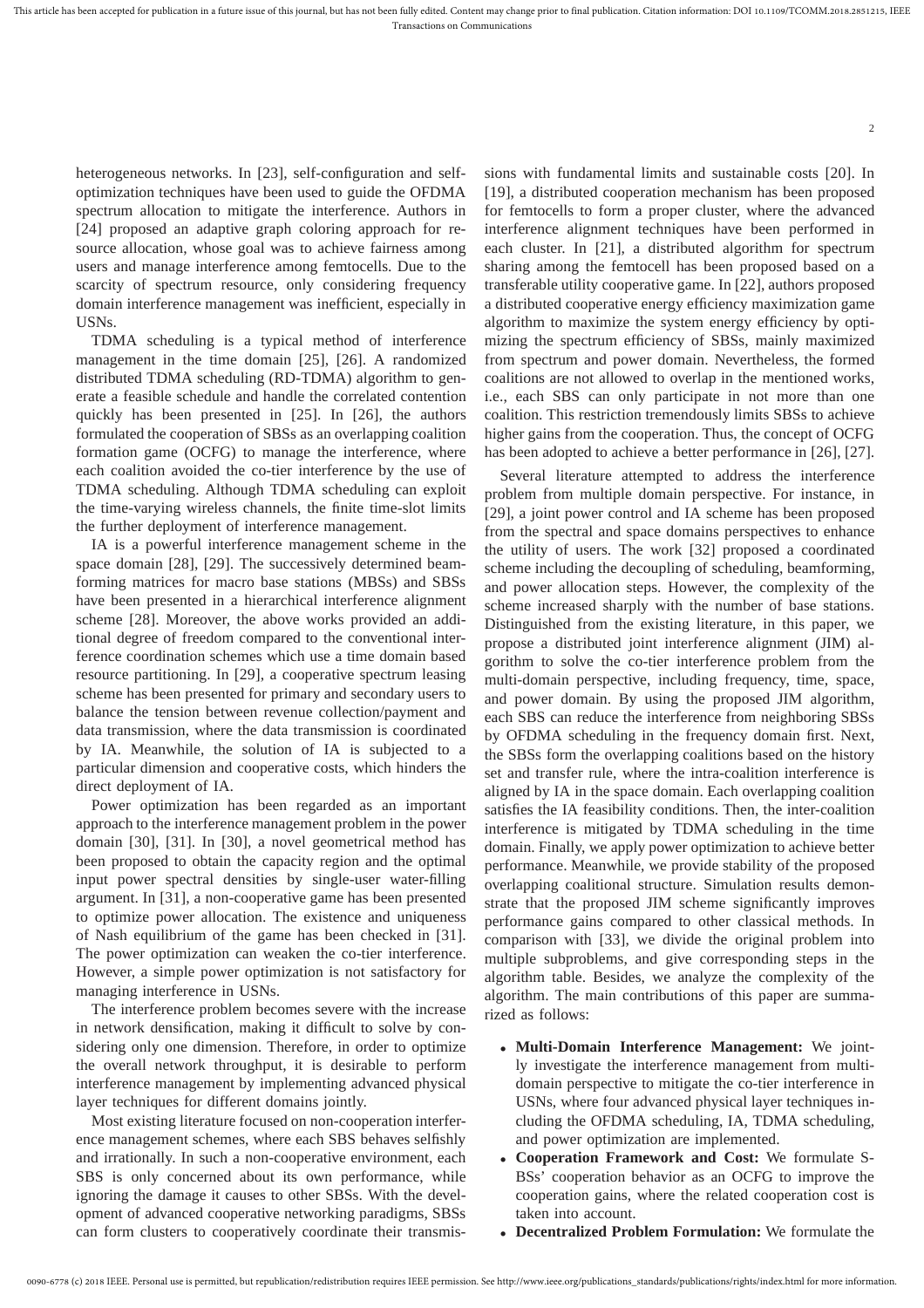joint multi-domain interference management problem as a decentralized problem. The primal problem is an NPhard problem which is hard to solve directly. Thus we decompose this original problem into four subproblems which are solved sequentially.

• **Distributed JIM Algorithm:** We present a distributed JIM algorithm, where SBSs can reduce, avoid, and manage complex interference from multiple domains.

The remainder of this paper is organized as follows. In section II, we describe the system model and formulate the joint multi-domain interference management problem. In section III, we introduce some relevant concepts of OCFG and propose a distributed JIM algorithm. In section IV, the practical deployment and application are introduced. Simulation results are presented and analyzed in section V, and finally, conclusions are drawn in section VI.

*Notation 1:* In the remainder of the paper, log refers to the base-2 logarithm. Bold uppercase letters (e.g., *A*) denote matrices, bold lowercase letters (e.g., *a*) denote column vectors, and normal letters (e.g., a) denote scalars. rank(*A*) represents the singular value of a matrix  $A$ .  $v_d(A)$  represents d-th smallest eigenvalue's corresponding eigenvector.  $\mathbb{C}^{N \times M}$  denotes the set of complex  $N \times M$  matrices and  $(\cdot)^\dagger$  represents the Hermitian transpose operator.

# II. SYSTEM MODEL AND PROBLEM FORMULATION

Before formulating the joint multi-domain interference management problem, we first introduce the system model and illustrate the distributed IA.

# *A. System Model*

We consider a downlink transmission of an OFDMA heterogeneous USN, e.g., shopping mall, metro station, and openair assembly, which consists of an MBS and  $N$  SBSs, as illustrated in Fig. 1. Let the terms  $\mathcal{N} = \{1, ..., N\}$  and  $\mathcal{L}_n = \{1, ..., L_n\}$  denote the set of all SBSs and it serves a set of small cell user equipments (SUEs). The access method of MBS and all SBSs is the closed access. In the network, SBSs are connected to each other via a wired backhaul. Each SBS  $n \in \mathcal{N}$  chooses a sub-channel set  $\mathcal{K}_n$  as the initial frequency resource, which contains  $|{\cal K}_n| = K$  orthogonal frequency sub-channels from a total set of sub-channels  $K$ in a frequency division duplexing access mode. Each SUE  $l \in \mathcal{L}_n$  is separately scheduled on orthogonal sub-channel  $k \in \mathcal{K}_n$ . Each transmitter-receiver pair operates over a wireless channel during a time-slot, which is separately equipped with  $N_t$  transmit antennas and  $N_r$  receive antennas. The set of available time-slots is  $T$  during a scheduling period in TDMA mode. The interference problem in USNs with a traditional non-cooperative scenario is depicted in Fig. 1. The set {SUE 1, SUE 2, SUE 7} reuses the same sub-channel 1 during the same time-slot. Thus they separately receive the interference signal from the SBS of the set. The same situations occur in sets {SUE 3, SUE 4, SUE 6}, {SUE 5, SUE 8} and {SUE 9, SUE 10}. It is obvious that the co-tier interference will be more severe with the increase of SBSs's density. In order to solve the joint multi-domain interference management problem, two



3

Fig. 1. An illustrative example of heterogeneous ultra-dense small cell networks.

fundamental questions need to be answered: firstly, what is the order of different domains in the joint optimization of physical layer technologies to solve the co-tier interference problem; secondly, how to motivate the SBSs to adopt the joint interference management scheme.

Given the transmission from an SBS  $n$  to one of its SUE  $l \in \mathcal{L}_n$  on sub-channel  $k \in \mathcal{K}_n$  in a non-cooperative way, the received signal  $y_{nl}^{k,t}$  for SUE l at a given time-slot  $t \in T$  is:

$$
\mathbf{y}_{nl}^{k,t} = \alpha_{nl}^k \beta_{nl}^t \mathbf{H}_{nl}^k \mathbf{V}_n^k \mathbf{x}_n^k + \sum_{i \in \mathcal{N}, i \neq n} \alpha_{il'}^k \beta_{il'}^t \mathbf{H}_{il}^k \mathbf{V}_i^k \mathbf{x}_i^k + \mathbf{n}_l, \tag{1}
$$

where the term  $\mathbf{H}_{nl}^{k} \in \mathbb{C}^{N_r \times N_t}$  denotes the MIMO channel matrix between SUE  $l$  and SBS  $n$  on sub-channel  $k$ . Moreover, it is assumed that all elements of each channel matrix  $H_{nl}^k$ are independent random variables. The term  $V_n^k \in \mathbb{C}^{N_t \times d_n}$ denotes the associated encoding matrix on the sub-channel  $k$ . In addition, the term  $d_n$  denotes the degree of freedom of the transmitter-receiver pair (i.e., the multiplexing gain). The term  $x_n^k \in \mathbb{C}^{d_n \times 1}$  denotes the  $d_n$ -dimensional data signal vector from SBS  $n$  on sub-channel  $k.$  The term  $\alpha_{nl}^k$  denotes the binary element of the local subcarrier allocation matrix, i.e.,  $\alpha = [\alpha_{nl}^k] \in \{0, 1\}$ .  $\alpha_{nl}^k = 1$  indicates the SBS *n* transmits the signal to SUE l over sub-channel k, otherwise  $\alpha_{nl}^k = 0$ . Similarly, the term  $\beta_{nl}^t$  denotes the binary element of TDMA time-slot allocation matrix, i.e.,  $\beta = [\beta_{nl}^k] \in \{0, 1\}$ .  $\beta_{nl}^t =$ 1 indicates the transmission from SBS  $n$  to SUE  $l$  is active during the time-slot  $t \in T$ , and otherwise  $\beta_{nl}^t = 0$ . Moreover, the term  $V_i^k \in \mathbb{C}^{N_t \times d_i}$  and the term  $x_i^k \in \mathbb{C}^{d_i \times 1}$  are the associated encoding matrix, and the  $d_i$ -dimensional data signal to SBS *i* on sub-channel *k*, the term  $n_l \in \mathbb{C}^{N_r \times 1}$  denotes zero mean unit variance circularly symmetric additive white gaussian noise (AWGN) vector at receiver l. The term  $l' \in \mathcal{L}_i$ is the SUE served by SBS  $i$  on sub-channel  $k$ .

# *B. Distributed IA*

The basic principle of IA is to align the interference from undesirable transmitters in no more than half of received signal dimensions. The dimensions of received signal are a geometrical subspace which can be defined by a subset of the available antennas at the receivers [34]. This enables the transmitter to achieve a higher degree of freedom with interferencefree dimensions. Meanwhile, the complete knowledge of the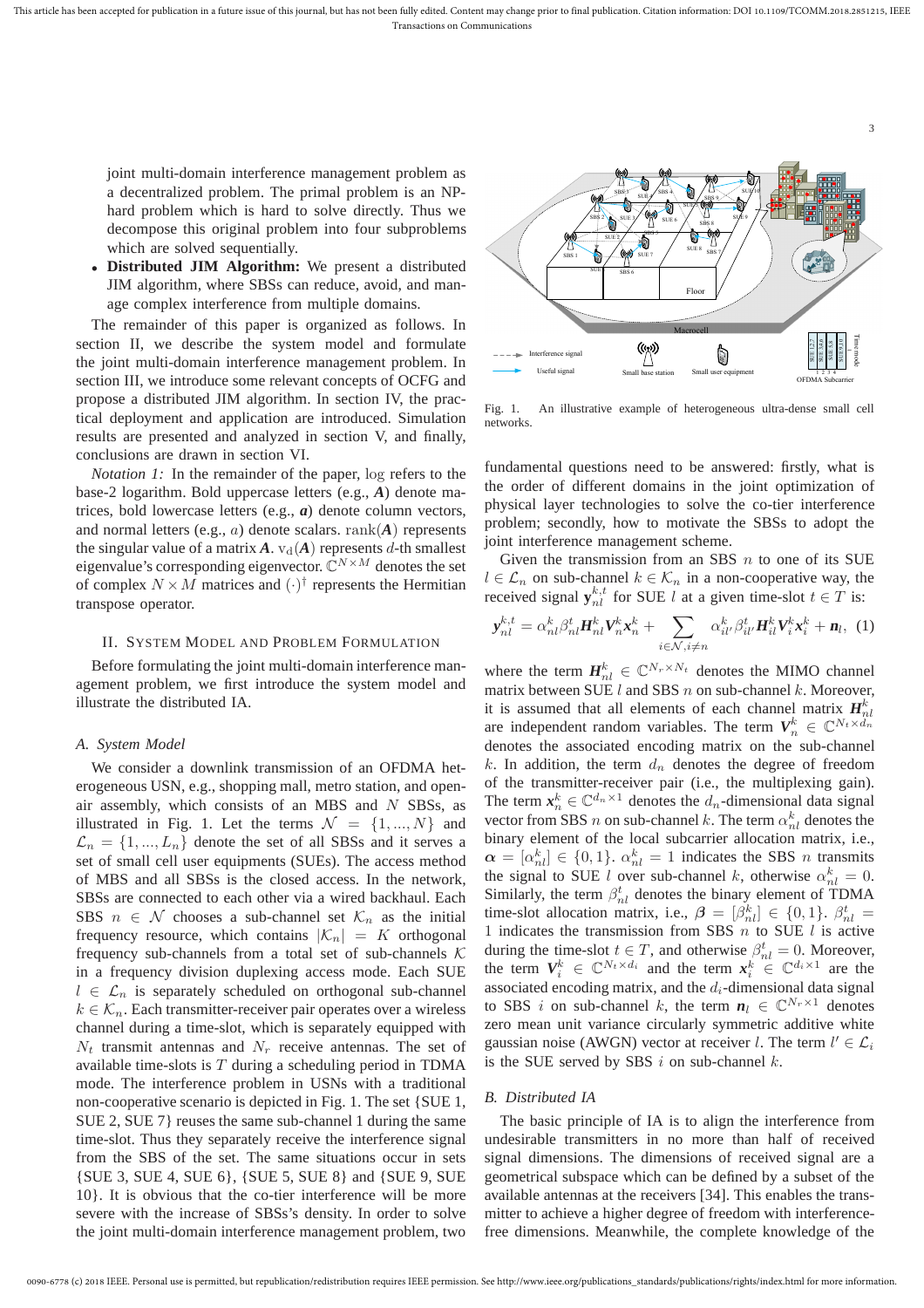channel state information is required at each participating transmitters to align the interference perfectly. To meet this challenge, an algorithm has been provided to compute the interference cancellation matrix  $U_l^k \in \mathbb{C}^{N_r \times d_n}$  and the precoding matrix  $V_i^k$  in [35]. Only local channel state information at each interfering transmitters is needed to achieve IA by utilizing the reciprocity of wireless channels in the iterative distributed IA algorithm. In addition, the general IA feasibility conditions can be summarized according to [34], [36]:

and

$$
rank((\boldsymbol{U}_l^k)^{\dagger} \boldsymbol{H}_{nl}^k \boldsymbol{V}_n^k) = d_n > 0, \forall n \in S, \forall l \in \mathcal{L}_n.
$$
 (3)

 $(\boldsymbol{U}_l^k)^{\dagger} \boldsymbol{H}_{il}^k \boldsymbol{V}_i^k = 0, \forall n \in S, \forall i \in S \backslash n, \forall l \in \mathcal{L}_n,$  (2)

Here, the term  $S$  denotes a coalition (or a cluster) of SBSs, where the interference from members of the same coalition is aligned in a special signal dimension. Equation (2) implies that the interference from the SBSs  $i \in S \setminus n$  will be aligned along a vector which is orthogonal to the desired signal vector. The achieved degree of freedom is represented in (3). Based on (2) and (3), the existence of a solution for IA has been constrained by the dimensions of  $(|S|, N_t, N_r)$  as discussed in [36], where the term  $|S|$  represented the size of the coalition. For example, IA is available under the symbol extension is equal to one and (4) is satisfied, the constraint can be expressed as follow:

$$
d \times (|S| + 1) \le N_t + N_r. \tag{4}
$$

where  $d$  denotes the degree of freedom, i.e., the multiplexing gain. For the sake of the discussion, the target multiplexing gain at each receiver is fixed. For example, the existence of a solution for IA is simplified to  $N_t + N_r \geq |S| + 1$  under the target multiplexing gain is equal to one.

Hence, when the size of coalition satisfies (4), the interference from SBSs of the same coalition can be aligned by IA and obtain the estimated signal  $y_{nl}^{k,t}$  at a given time-slot t as in (5):

$$
\begin{split}\n(U_l^k)^{\dagger} \mathbf{y}_{nl}^{k,t} &= \alpha_{nl}^k \beta_{nl}^t (U_l^k)^{\dagger} \mathbf{H}_{nl}^k \mathbf{V}_{n}^k \mathbf{x}_n^k \\
&+ \underbrace{\sum_{i \in S, i \neq n} \alpha_{il'}^k \beta_{nl'}^t (U_l^k)^{\dagger} \mathbf{H}_{il}^k \mathbf{V}_{i}^k \mathbf{x}_i^k}_{0} \\
&+ \underbrace{\sum_{j \in \mathcal{N} \backslash S} \alpha_{jl'}^k \beta_{jl'}^t (U_l^k)^{\dagger} \mathbf{H}_{jl}^k \mathbf{V}_{j}^k \mathbf{x}_j^k}_{+ U_l^k \mathbf{n}_l.} \\
& \Rightarrow \tilde{\mathbf{y}}_{nl}^{k,t} &= \alpha_{nl}^k \beta_{nl}^t (U_l^k)^{\dagger} \mathbf{H}_{nl}^k \mathbf{V}_{n}^k \mathbf{x}_n^k \\
&+ \sum_{j \in \mathcal{N} \backslash S} \alpha_{jl'}^k \beta_{jl'}^t (U_l^k)^{\dagger} \mathbf{H}_{jl}^k \mathbf{V}_{j}^k \mathbf{x}_j^k + (U_l^k)^{\dagger} \mathbf{n}_l.\n\end{split} \tag{5}
$$

where the term  $l'' \in \mathcal{L}_j$  defined as the user of the other SBSs  $j$  on sub-channel k, except for the SBSs in the coalition  $S$ .

Note that the remaining interference from other coalitions' SBSs, which reuse the same sub-channel, still affect the SBSs. In addition, the deployment of IA is accompanied by the cost of information exchange, complexity, and coordination, which highly limits the practical implementation. The achievable rate

 $R_{nl}^k$  of receiver l served by SBSs n is given by (6) under the IA feasibility conditions:

4

.

$$
R_{nl}^{k} = \log \left( 1 + \alpha_{nl}^{k} \beta_{nl}^{t} P_{nl} \frac{(U_{l}^{k})^{\dagger} H_{nl}^{k} V_{n}^{k} (V_{n}^{k})^{\dagger} (H_{nl}^{k})^{\dagger} U_{l}^{k}}{(U_{l}^{k})^{\dagger} B_{l} U_{l}^{k}} \right),
$$
\n(6)

where the term  $B_l$  is given by:

$$
\boldsymbol{B}_{l} = \sum_{j \in \mathcal{N} \setminus S} \alpha_{jl''}^{k} \beta_{jl''}^{t} P_{jl''} \boldsymbol{H}_{jl}^{k} \boldsymbol{V}_{j}^{k} (\boldsymbol{V}_{j}^{k})^{\dagger} (\boldsymbol{H}_{jl}^{k})^{\dagger} + \boldsymbol{n}_{l}, \quad (7)
$$

where the term  $P_{nl}$  is the transmission power of SBS n to SUE  $l$ . The sum-rate of SBS  $n$  denotes as (8):

$$
x_{n} = \sum_{t \in T} \sum_{k \in \mathcal{K}_{n}} \sum_{l \in \mathcal{L}_{n}} R_{nl}^{k}
$$
  
= 
$$
\sum_{t \in T} \sum_{k \in \mathcal{K}_{n}} \sum_{l \in \mathcal{L}_{n}} \log \left( 1 + \alpha_{nl}^{k} \beta_{nl}^{t} P_{nl} \frac{(\boldsymbol{U}_{l}^{k})^{\dagger} \boldsymbol{H}_{nl}^{k} \boldsymbol{V}_{n}^{k} (\boldsymbol{V}_{n}^{k})^{\dagger} (\boldsymbol{H}_{nl}^{k})^{\dagger} \boldsymbol{U}_{l}^{k}}{(\boldsymbol{U}_{l}^{k})^{\dagger} \boldsymbol{B}_{l} \boldsymbol{U}_{l}^{k}} \right)
$$
(8)

#### *C. Joint Interference Management Problem*

Based on the defined system model and the above analysis, we can observe that many users suffer from serious interference especially in the hotspots. In order to maximize the system performance in terms of the overall throughput, it is necessary to manage the interference by deploying the joint multi-domain interference management technologies. Moreover, in a resource management process, the related signaling overhead mainly includes the power consumption of pilot signals to estimate channel information, the overhead of user' feedback information, and the overhead of the interact information between the small base stations. To facilitate modeling, the power consumption of the pilot signal is used to estimate the cost of cooperation in this paper. Hence, by assuming  $d = 1$ ,  $\forall t \in T$ ,  $\forall k \in \mathcal{K}_n \subset \mathcal{K}$ , the total throughput maximization problem (P1) is established as (9).

Where  $\alpha = [\alpha_{nl}^k] \in \mathbb{C}^{N \times L \times K}$ ,  $\beta = [\beta_{nl}^k] \in \mathbb{C}^{N \times L \times K}$  and  $\mathbf{P} = [P_{nl}] \in \mathbb{C}^{N \times L}$  denotes the matrix of related elements.  $\Phi$  is coalition sets of SBS,  $P_{\text{max}}$  and  $\overline{P}_S$  are the maximum transmission power and the power cost of forming a coalition respectively.  $P_{\text{lim}}$  is the power consumption threshold of the coalition member transmitting the pilot tone to the furthest user in this coalition. Constraint (9b) represents the co-tier interference from other coalitions' SBS which reuses the same sub-channels. Constraint (9c) ensures each SUE can only use one sub-channel at a given time. Constraint (9d) guarantees each transmission pair is active in one time-slot. Constraint (9e) ensures the IA condition feasibility, and (9f) assures the cost of cooperation under a rational range. Constraints (9g) and (9h) give a reasonable transmission power range.

Unfortunately, the total throughput maximization problem (P1) over multiple variables is a non-convex optimization problem. Such a problem is intractable to solve directly and deployed with a centralized method. Thus, we solve the problem (P1) by decomposing it into four subproblems with distributed methods from multiple domain perspectives. By

<sup>0090-6778 (</sup>c) 2018 IEEE. Personal use is permitted, but republication/redistribution requires IEEE permission. See http://www.ieee.org/publications\_standards/publications/rights/index.html for more information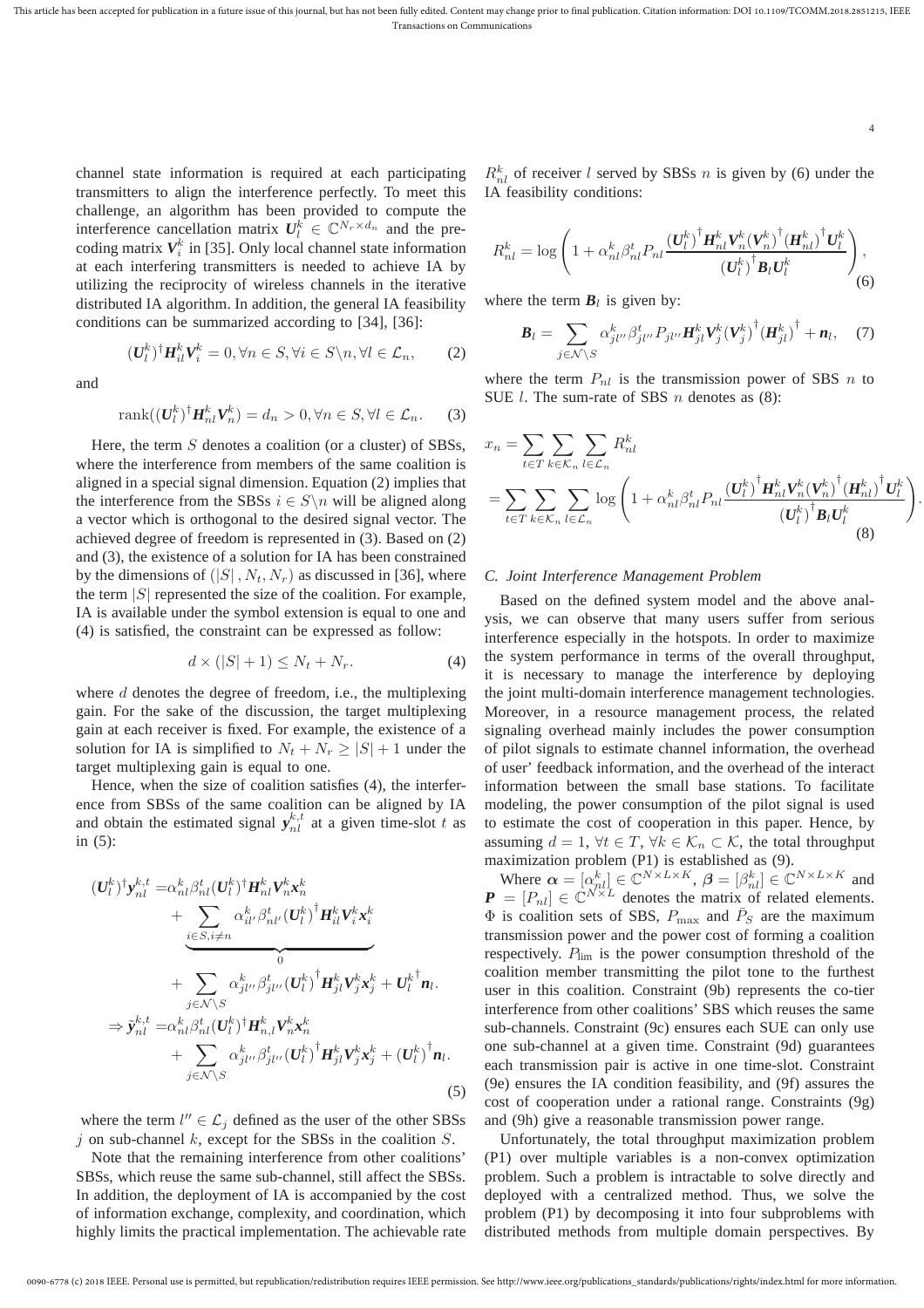5

$$
\text{(P1)}\max_{\alpha,\beta,\Phi,\mathbf{P}}\sum_{t\in T}\sum_{n\in\mathcal{N}}\sum_{k\in\mathcal{K}_n}\sum_{l\in\mathcal{L}_n}R_{nl}^k = \sum_{t\in T}\sum_{n\in\mathcal{N}}\sum_{k\in\mathcal{K}_n}\sum_{l\in\mathcal{L}_n}\log\left(1+\alpha_{nl}^k\beta_{nl}^tP_{nl}\frac{(\boldsymbol{U}_l^k)^{\dagger}\boldsymbol{H}_{nl}^k\boldsymbol{V}_n^k(\boldsymbol{V}_n^k)^{\dagger}(\boldsymbol{H}_{nl}^k)^{\dagger}\boldsymbol{U}_l^k}{(\boldsymbol{U}_l^k)^{\dagger}\boldsymbol{B}_l\boldsymbol{U}_l^k}\right) \tag{9a}
$$

$$
\boldsymbol{B}_{l} = \sum_{j \in \mathcal{N} \backslash S} \alpha_{jl'}^{k} \beta_{jl'}^{t} P_{jl'} \boldsymbol{H}_{jl}^{k} \boldsymbol{V}_{j}^{k} (\boldsymbol{V}_{j}^{k})^{\dagger} (\boldsymbol{H}_{jl}^{k})^{\dagger} + \boldsymbol{n}_{l}, \qquad (9b)
$$

$$
s.t.: \sum_{k \in \mathcal{K}_n} \alpha_{nl}^k = 1, \forall n \in \mathcal{N}, \mathcal{K}_n \in \mathcal{K},
$$
\n
$$
(9c)
$$

$$
\sum_{t \in T} \beta_{nl}^t = 1, \forall n \in \mathcal{N},\tag{9d}
$$

$$
|S| \le N_t + N_r - 1, \forall S \subset \Phi \subset \mathcal{N},\tag{9e}
$$

$$
\bar{P}_S \le P_{\lim}, \forall S \subset \Phi, k \in \mathcal{K},\tag{9f}
$$

$$
P_{nl} \ge 0, \forall n \in \mathcal{N}, l \in \mathcal{L}_n,\tag{9g}
$$

$$
\sum_{l \in L_n} P_{nl} \le P_{\text{max}}, \forall n \in \mathcal{N},\tag{9h}
$$

solving the subproblems one by one, we finally obtain a suboptimal solution of (P1) in the end.

# III. JOINT INTERFERENCE MANAGEMENT IN ULTRA-DENSE SMALL NETWORKS

We propose a distribution JIM algorithm to solve the problem (P1) in this section, with its flowchart shown in Fig. 2. In order to maximize spectrum utilization and considering complexity, we implement OFDMA scheduling to reduce the neighboring co-tier interference in one slot at first, where the local subcarrier allocation matrix parameter  $\alpha$  is solved in the frequency domain. Next, because the cooperation cost among SBSs from the intra-coalition is less than the SBSs from the inter-coalition, the appropriate overlapping coalitions of SBSs is formed to deploy IA over the interference links to reduce the intra-coalition interference. Thus, the parameter Φ is solved in the space domain, where the practical limits such as cooperative cost and IA feasibility conditions are taken into consideration. Then, the residual inter-coalition interference is suppressed by TDMA scheduling further, i.e., the parameter  $\beta$  TDMA time-slots allocation matrix is solved in the time domain. Finally, the transmission power is optimized by the distributed parallel iterative water-filling algorithm in each SBS to eliminate the residual interference, i.e., the parameter *P* is solved in the power domain. In the following pages, we separately introduce the four subproblems of JIM.



Fig. 2. Primal problem is decomposed into four subproblems.

#### *A. OFDMA Spectral Resource Scheduling (Phase I)*

Because the IA must be performed in a certain transmission link, we first find the proper sub-channel allocation that should be aligned for each receiver within the IA feasibility constraint. In other words, we solve  $\alpha$  of the primal problem (P1) from the spectral domain perspective. i.e., optimizing the subproblem (P2):

$$
(P2) \max_{\alpha} \sum_{n \in \mathcal{N}} \sum_{k \in \mathcal{K}_n} \sum_{l \in \mathcal{L}_n} R_{nl}^k
$$
  
\n
$$
= \sum_{n \in \mathcal{N}} \sum_{k \in \mathcal{K}_n} \sum_{l \in \mathcal{L}_n} \log \left( 1 + \alpha_{nl}^k P_{nl} \frac{(U_l^k)^{\dagger} H_{nl}^k V_n^k (V_n^k)^{\dagger} (H_{nl}^k)^{\dagger} U_l^k}{(U_l^k)^{\dagger} B_l U_l^k} \right)
$$
  
\n
$$
B_l = \sum_{l \in \mathcal{N}} \alpha_{jl}^k P_{jl}^l P_{jl}^l W_{jl}^k (V_j^k)^{\dagger} (H_{jl}^k)^{\dagger} + n_l, \quad (10b)
$$

$$
j \in \mathcal{N} \setminus S, j \neq n
$$
  
s.t. :
$$
\sum_{k \in \mathcal{K}_n} \alpha_{nl}^k = 1, \forall n \in \mathcal{N}, \mathcal{K}_n \in \mathcal{K}, \qquad (10c)
$$

where other related variables will remain the same in this subsection. Thus, we present a simple and sub-optimal distributed approach to address the problem by the OFDMA scheduling based on the signal to interference plus noise ratio (SINR). The details of OFDMA scheduling can be found in the JIM algorithm.

The proper OFDMA sub-channel set can be allocated to avoid strong interference from neighboring SBSs. However, because of dense deployment of SBSs and limited spectrum resource, the OFDMA resource allocation cannot solve the severe co-tier interference. Thus, we further solve the interference problem by the IA in the space domain.

# *B. Small Cell Cooperation as OCFG to Perform IA (Phase II)*

IA is one of the powerful cooperative transmission techniques that effectively mitigates interference and improves the overall capacity [34]–[36]. To further reduce the interference by IA from the space domain, we model the SBSs' cooperation behavior as an OCFG to form coalitions that satisfies the practical limits. In other words, we further solve the interference

<sup>0090-6778 (</sup>c) 2018 IEEE. Personal use is permitted, but republication/redistribution requires IEEE permission. See http://www.ieee.org/publications\_standards/publications/rights/index.html for more information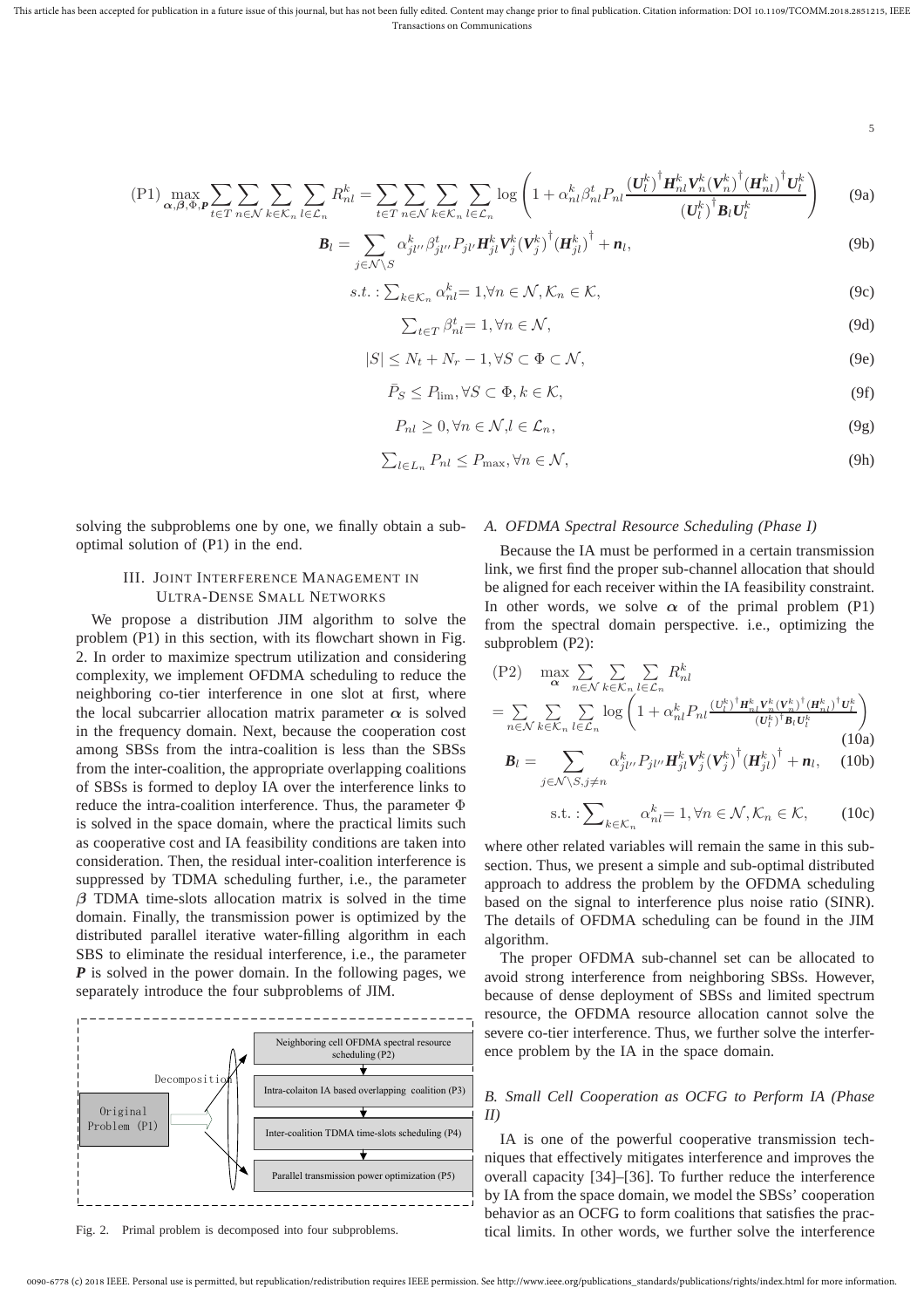subproblem (P3):

$$
(P3) \qquad \max_{\Phi} \sum_{n \in \mathcal{N}} \sum_{k \in \mathcal{K}_n} \sum_{l \in \mathcal{L}_n} R_{nl}^k \qquad (11a)
$$

$$
\text{s.t.}: |S| \le N_t + N_r - 1, \forall S \subset \Phi \subset \mathcal{N} \tag{11b}
$$

$$
\bar{P}_S \le P_{\lim}, \forall S \subset \Phi, k \in \mathcal{K}.\tag{11c}
$$

To perform IA with the proper coalitions which satisfy the IA feasibility conditions, some basic definitions of OCFG are introduced to provide a foundation framework. In [26], OCFG as a novel cooperative framework has been presented. Its main characteristic was that the players can participate in multiple coalitions. The goal of (P3) is to maximize the total throughput while taking into account the cooperation costs. The related definitions are given as follows:

*Definition 1:* An OCFG with a transferable utility (TU) is defined by a pair  $G = (\mathcal{N}, v, \Phi)$ . Here N represents a set of players,  $v$  is a value function that assigns a real value to each coalition, and coalitional structure Φ, defining a set of coalitions. A set of coalitions  $\Phi = (S_1, ..., S_r, S_n, ..., S_R), S_r \cap$  $S_n \neq \emptyset$ ,  $\exists r \neq n$ ,  $S_r$ ,  $S_n \subset \Phi$ , where each coalition consists of SBSs which reuse the same sub-channel and  $S_r$  is the r-th coalition.

Note that  $v(\emptyset) = 0$ . The TU property means that the total utility can be divided by the coalition members in any manner. Furthermore, each SBS in a coalition reuses the same frequency at least once.

*Definition 2:* The term  $\lambda_n^k$  represents the minimum invisible resource unit of SBSs, i.e., a single sub-channel k from  $\mathcal{K}_n$ . Any resource unit can switch to a new coalition with a preferred coalitional by SBS. Similarly, the term  $\lambda_n^k \in S_r$  is an SBS unit which means the unit  $\lambda_n^k$  belong to the coalition  $S_r$ , where the number of coalition reuse the same sub-channel  $k$ . To facilitate the understanding,  $S_r^k$  is defined as the coalition  $S_r$  in the sub-channel k.

The cooperation of SBSs brings remarkable benefits, but also accompanies by an inherent cost such as the information exchange. Because the operation involves all SUEs in the coalition, it is acceptable to assume that the amount of transmit power can be captured as the cost of forming coalitions. Hence, for a given partial coalition  $S_r^k$ , each SBS  $n \in S_r^k$ requires to broadcast the related information to farthest SBS  $i^* \in S_r^k$  in the same coalition. The power cost of forming a coalition is denoted as follow:

$$
\bar{P}_{S_r^k} = \sum_{n \subset S_r^k} P_{n,i^*}^k \le P_{\lim} \tag{12}
$$

$$
P_{n,i^*}^k = \frac{v_{\min} \times \delta_n^2}{|H_{n,i^*}^k|^2},
$$
\n(13)

where the term  $v_{\text{min}}$  denotes the minimum SINR required at the potential coalition partner  $i^*$ . The term  $\left|H_{n,i^*}^k\right|^2$  denotes the channel gain between SBS  $n$  and SBS  $i^*$  over the common control channel. The term  $\delta_n^2$  denotes the noise power. SBSs act as the player that can join more than one coalitions in OCFG  $G = (\mathcal{N}, v)$  to obtain a better performance. The value of coalition  $S_r$  is denoted as follow:

$$
v(S_r, \Phi) = \begin{cases} \sum_{n \in S_r} R_n^k, & \text{if } \bar{P}_{S_r} \le P_{\text{lim}} \\ 0, & \text{otherwise.} \end{cases}
$$
(14)

Consequently, the value of  $\Phi$  is expressed as

$$
v(\Phi) = \sum_{S_r \subset \Phi} v(S_r, \Phi). \tag{15}
$$

6

Note that  $v(\Phi)$  denotes the system's payoff. When an SBS  $n \in \mathcal{N}$  negotiates with the potential coalition partner to decide whether to cooperate over the sub-channel  $k$ , there exist two conditions: (i) SBS  $n$  deviates from the original coalition and participates in the potential coalition; (ii) SBS  $n$  stays in the original coalition.

*Definition 3:* Consider a coalitional structure define as  $\Phi =$  $\{S_1^k, ..., S_r^k, ..., S_n^k, ... S_R^k\}$ , where an SBS unit  $\lambda_n^k$  satisfies  $\lambda_n^k \in S_r^k$ . A new coalitional structure can be defined as  $\Phi^{\Delta}$  =  $\{\Phi \setminus \{S_r^k, S_n^k\}\}\cup \{S_r^k \setminus \{\lambda_n^k\}\}\cup \{S_n^k \cup \{\lambda_n^k\}\}\.$  The SBS  $n$ unit  $\lambda_n^k$  that switches from  $S_r^k$  to  $S_n^k$  must meet the transfer rule  $\triangleright$ . The transfer rule is denoted as follow:

$$
\Phi \triangleright \Phi^{\Delta} \Leftrightarrow \begin{cases} x_n(\Phi^{\Delta}) > x_n(\Phi) \\ v(S_n, \Phi^{\Delta}) \ge v(S_r, \Phi) \\ v(\Phi^{\Delta}) > v(\Phi) \\ (4), (12) \quad \text{are satisfied.} \end{cases}
$$
 (16)

By the transfer rule, when an SBS unit performs the switching operation, four conditions are needed: (i) the individual utility of SBS  $n$  is increased, (ii) the value of newly formed coalition  $S_n$  does not decrease, (iii) the total utility of the new  $\Phi^{\Delta}$  is increased. (iv) two constraints (4) and (12) should be satisfied.

*Definition 4:* An outcome  $(\Phi, v)$  is stable if no unit of player  $n \in \mathcal{N}$  has a profitable switching operation.

There is little impact on the overall system performance of coalitional structure with a trivial change in USNs. Hence, the convergence of the coalitional structure can be estimated by a minimum judgment threshold to reduce the iteration, such as (17).

$$
|v(\Phi) - v(\Phi^*)| / |v(\Phi)| \le v_{th}.
$$
 (17)

To facilitate the implementation of the proposed JIM algorithm and achieve a stable overlapping coalitional structure, we assume that the minimum threshold  $v_{th}$  is sufficiently small, and the SBS can collect all received signal strength indication (RSSI) and channel state information (CSI) of neighboring SBSs. Furthermore, the term  $h(\lambda_n^k)$  denotes the history set of the SBS unit  $\lambda_n^k$ , where the past of coalition is recorded.

*Proposition 1:* Given the transfer rule, the convergence of the final coalitional structure  $CS^*$  is guaranteed in the OCFG.

*Proof:* There exists a resource unit  $\lambda_n^k$  if the final coalitional structure Φ <sup>∗</sup> does not converge, which can be transferred from the current coalitional structure  $\Phi^*$  into a new coalitional structure  $\Phi^{\Delta}$  with a profitable switching. Hence, the difference of the total payoff between two coalitional structures cannot satisfy the minimum judgment threshold. This contradicts the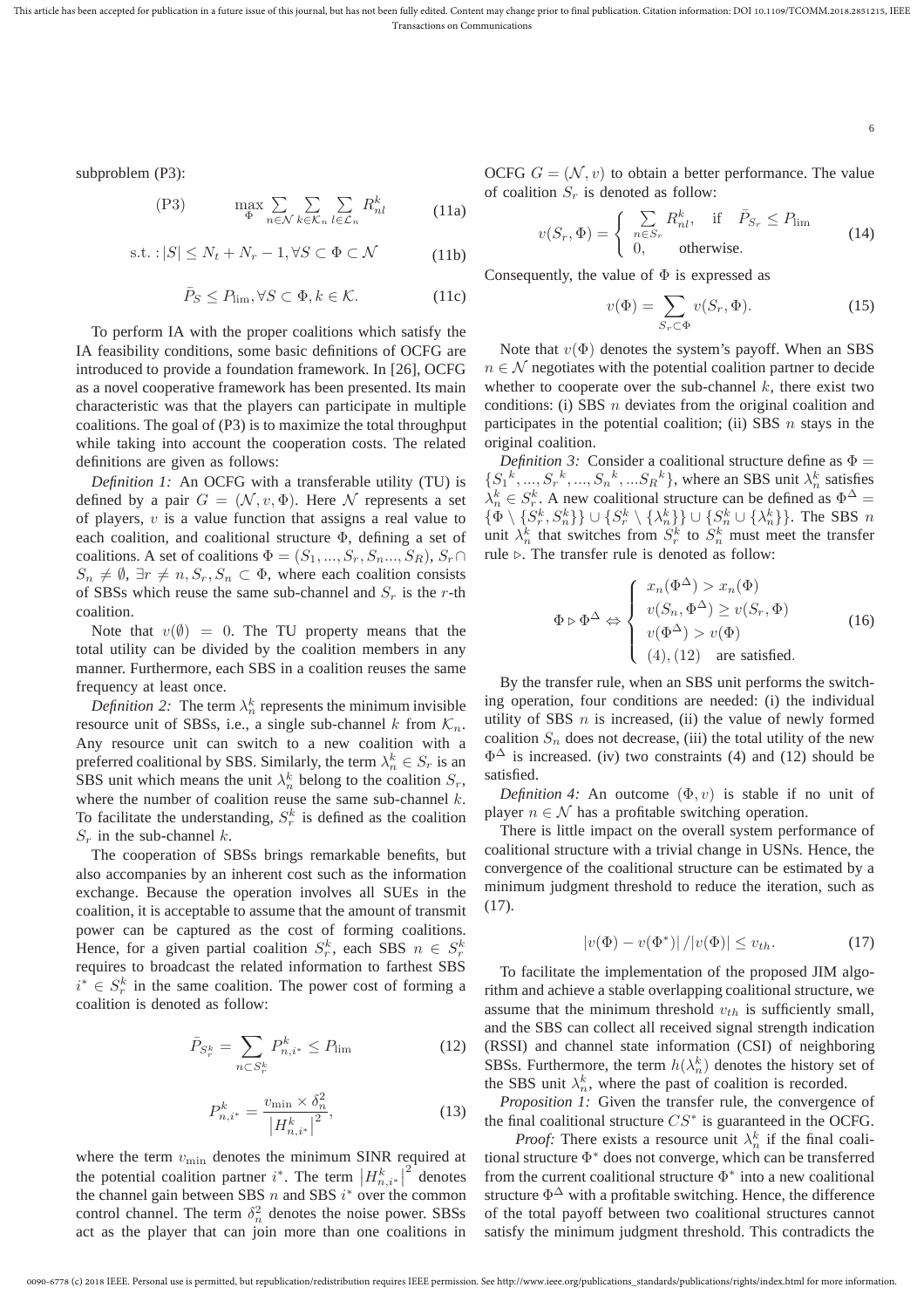fact that  $\Phi^*$  is no convergent. Hence, the final coalitional structure is convergent.

# *C. Inter-coalition Time Slots Scheduling (Phase III)*

As mentioned previously, each SBS can form the overlapping coalitions. There still exists interference among the coalitions which reuse the same sub-channel. Thus, we further address the inter-coalition interference by using the TDMA scheduling.

Based on the formed overlapping coalition structure, we choose a representative SBS among each coalition which suffers the most from the coalition member residual interference. The subproblem can be reduced to an optimization problem in multi-user TDMA scheduling, i.e., optimizing the sub-problem (P4):

$$
(P4) \qquad \max_{\beta} \sum_{t \in \mathcal{T}} \sum_{S_r \subset \Phi} \sum_{n \in S_r} \beta_{nl}^t x_n \tag{18a}
$$

$$
\sum_{t \in \mathcal{T}} \beta_n^t = 1, \forall n \in \mathcal{N}, S^r \subset \Phi^*.
$$
 (18b)

#### *D. Transmission Power Optimization (Phase IV)*

Finally, each SBS updates its transmission power using the water-filling algorithm in [29], which is dependent on the interference information measured in previous iterations, i.e., to solve the subproblem (P5):

$$
\begin{array}{lll}\n\text{(P5)} & \max \sum_{n \in \mathcal{N}} \sum_{l \in \mathcal{L}_n} R_{nl}^k \\
& = \sum_{n \in \mathcal{N}} \sum_{l \in \mathcal{C}} \log \left( 1 + P_{nl} \frac{\left( U_l^k \right)^{\dagger} H_{nl}^k V_n^k \left( V_n^k \right)^{\dagger} \left( H_{nl}^k \right)^{\dagger} U_l^k}{\left( U_l^k \right)^{\dagger} B_l U_l^k} \right) \n\end{array} \tag{19a}
$$

$$
l \in \mathcal{L}_n \qquad \qquad (b_l, b_l c_l)
$$
  
s.t. : $P_{nl} \ge 0, \forall n \in \mathcal{N}, l \in \mathcal{L}_n,$  (19b)

$$
\sum_{l \in L_n} P_{nl} \le P_{n \max}, \forall n \in \mathcal{N}.
$$
 (19c)

## *E. The Proposed JIM Algorithm*

To summarize, the proposed JIM algorithm in this paper is presented by Algorithm 1. It is worth noting that the signals involved in the algorithm includes: pilots, CSI feedbacks, signaling among small cell base stations and so on. For example, the SUE should send the interference information from the neighboring SBSs to its own SBS; In the coalition formation process, the SBS needs to send the cooperation request to the potential partner, and the requested SBS needs to feed back the result of the request.

## *F. Complexity*

n∈N

In this subsection, we analyze the complexity of the proposed JIM algorithm. As mentioned above, the whole JIM algorithm includes four parts, i.e., OFDMA scheduling, IA, TDMA scheduling, and power control. Let L represent the maximum number of SUEs for all small cell. The complexity of the JIM algorithm for each SBS is given as follow:

$$
O(\underbrace{KL}_{(a)} + \underbrace{NL}_{(b)} + \underbrace{LT}_{(c)} + \underbrace{L}_{(d)})
$$
 (20)

| <b>Algorithm 1: JIM algorithm</b> |                                                                                 |  |  |
|-----------------------------------|---------------------------------------------------------------------------------|--|--|
|                                   | <b>Input:</b> The initial coalitional structure, $\Phi_0 = {\{\lambda_n^k\}}$ , |  |  |
|                                   | $n \in \mathcal{N}, k \in \mathcal{K}_n$                                        |  |  |
|                                   | arbitrary pre-allocated and time-slots, equal power                             |  |  |
|                                   | allocation.                                                                     |  |  |
|                                   | Output: $\alpha$ , $\beta$ , $\Phi$ , <b>P</b>                                  |  |  |
|                                   | 1 while $ v(CS) - v(CS^*)  /  v(CS)  \ge v_{th}$ or                             |  |  |
| number of iteration $< 1000$ do   |                                                                                 |  |  |
| $\overline{2}$                    | <b>Phase I: Inter-cell OFDMA spectral resource</b>                              |  |  |
|                                   | scheduling;                                                                     |  |  |
| $\overline{\mathbf{3}}$           | foreach $n \in \mathcal{N}$ do                                                  |  |  |
| 4                                 | foreach $l \in \mathcal{L}_n$ do<br>I                                           |  |  |
|                                   |                                                                                 |  |  |

7

| 5                                                    | Discover and measure the interference                    |  |  |
|------------------------------------------------------|----------------------------------------------------------|--|--|
|                                                      | from neighboring SBSs by RSSIs in                        |  |  |
|                                                      | different sub-channel;                                   |  |  |
| 6                                                    | Estimate and form an SINR list in a                      |  |  |
|                                                      | decreasing order;                                        |  |  |
| $\overline{7}$                                       | Allocate the sub-channels from the top of                |  |  |
|                                                      | list to the related SUEs and ensure that                 |  |  |
|                                                      | the sub-channel is a profitable choice, i.e.,            |  |  |
|                                                      | $\alpha_{nl}^k=1;$                                       |  |  |
| 8                                                    | end                                                      |  |  |
| $\boldsymbol{9}$                                     | end                                                      |  |  |
| Phase II: Intra-coalition IA based overlapping<br>10 |                                                          |  |  |
|                                                      | coalitions;                                              |  |  |
| 11                                                   | foreach $n \in \mathcal{N}$ do                           |  |  |
| 12                                                   | Measure the new interference states, and                 |  |  |
|                                                      | update the interference list;                            |  |  |
| 13                                                   | Compute the cost of cooperation (12) from the            |  |  |
|                                                      | top of list and find the potential coalition             |  |  |
|                                                      | partners;                                                |  |  |
| 14                                                   | Decide whether to switch from the current                |  |  |
|                                                      | coalition $S_r$ to another coalition $S_n$ based on      |  |  |
|                                                      | the transfer rule and the history set $h(\lambda_n^k)$ ; |  |  |
| 15                                                   | end                                                      |  |  |
| 16                                                   | Within each coalition, IA is performed to reduce         |  |  |
|                                                      | the interference;                                        |  |  |
| 17                                                   | Phase III: Inter-coalition TDMA time-slot                |  |  |
|                                                      | scheduling;                                              |  |  |
| 18                                                   | foreach $S_r \subset \Phi$ do                            |  |  |
| 19                                                   | Select a representative SBS based on the                 |  |  |
|                                                      | residual interference in coalition;                      |  |  |
| 20                                                   | The representative SBS measures and forms                |  |  |
|                                                      | the ascending interference list of neighboring           |  |  |
|                                                      | representative SBSs with different time-slots;           |  |  |
| 21                                                   | Coalitions select the same time-slot from the            |  |  |
|                                                      | top of the list, i.e., $\beta_{nl}^t = 1$ ;              |  |  |
| 22                                                   | end                                                      |  |  |
| 23                                                   | Phase IV: The transmission power optimization;           |  |  |
| 24                                                   | foreach $n \in \mathcal{N}$ do                           |  |  |
| 25                                                   | Based the estimated SINR, updates their                  |  |  |
|                                                      | transmission power $P_{nl}$ using the water filling      |  |  |
|                                                      | algorithm;                                               |  |  |

**<sup>26</sup> end <sup>27</sup> end**

**<sup>15</sup> end**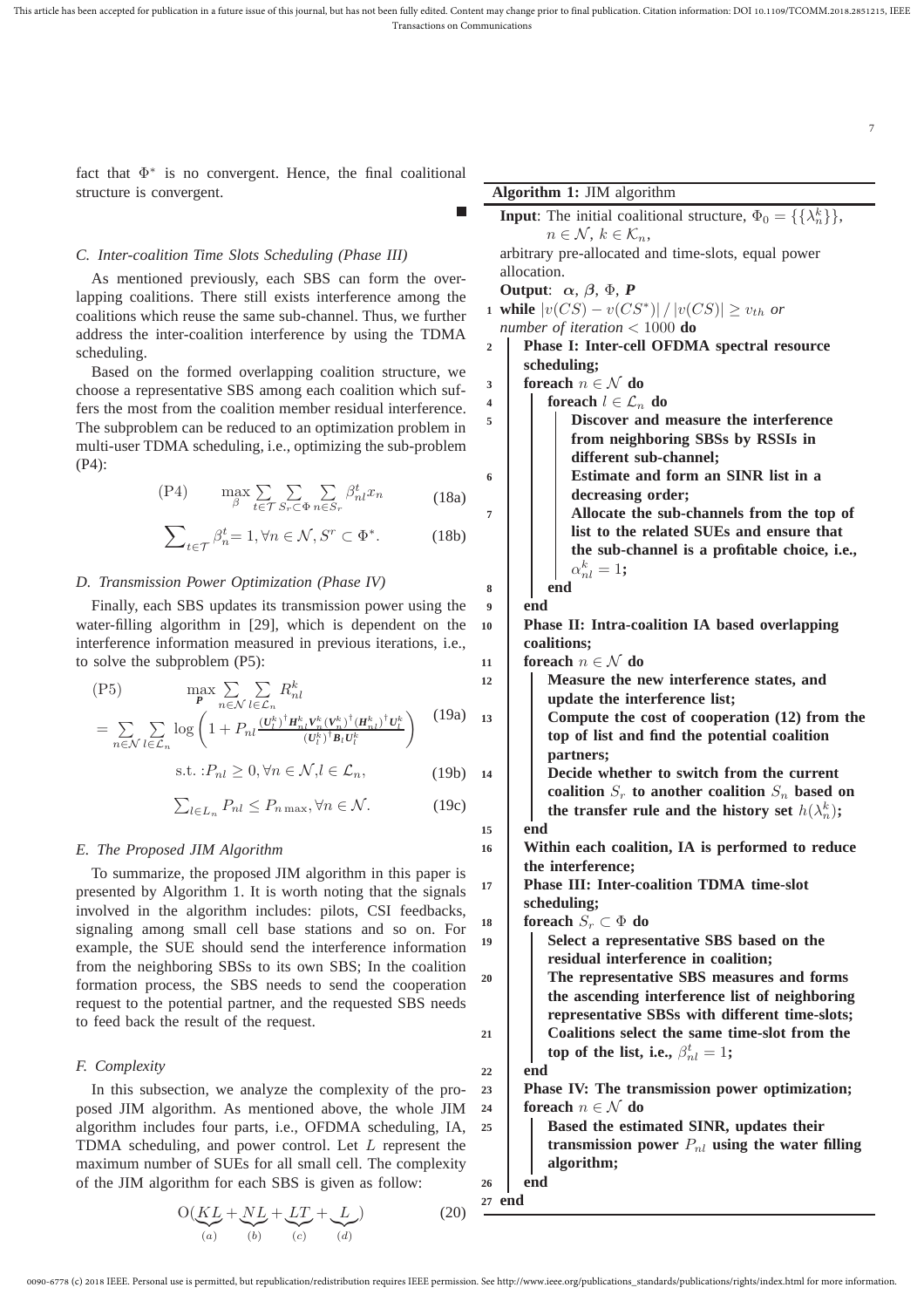where part (a) is the worse case complexity for SBS. Part (b) is the worse case complexity of the coalition formation and the related IA matrices design for each SBS. Part (c) is the worse case of the TDMA scheduling for each SBS. Part (d) is the complexity of the power control. Moreover, it is worth pointing out that the sensitivity of the algorithm's phase to the channel estimation error is different. Specifically, phase III is poorer than other phases, due to the zero-forcing suppression matrix of interference alignment techniques relying on the channel state information of the receivers' feedback.

Moreover, The upper bound of the total throughput can be obtained by using the exhaustive search method, except for the power control. The worse case complexity of the exhaustive search method is  $O(KTL^2(N-1)^{(NL)})$ . Since the exhaustive search method has exponential computational complexity, and it is not practical for a large-scale network. Furthermore, the complexity of the work [7]'s method is  $O(KNL)$  in the worse case, the main reason is the user maybe traverses all base station and resource block. Thus, compared with the exhaustive search method and the work [7]'s method, our proposed algorithm has a lower complexity.

# IV. PRACTICAL DEPLOYMENT AND APPLICATION

In this section, with some reasonable assumptions, we illustrate the practical implementation of the proposed JIM scheme. The related hypotheses are as follows:

- 1 The sub-channels are enough for the users and one user occupied one sub-channel at one time in each small cell.
- 2 Each SBS collects the neighboring channels/users information by its own SUE and exchanges information in order to execute dynamically in real time.
- 3 The wired/wireless backhaul among the SBSs is enough for the information exchange.

Given the above assumptions, a possible way to implement the proposed JIM algorithm is as follow:

The initial coalitional structure consists of non-cooperation SBSs. Thus, there exists a severe co-tier interference problem in the UDNs. First, each SBS  $n$  delivers a pilot tone to acquire the CSI estimation of the neighboring SBSs by the active SUE. Each SUE receives the pilot tone and estimates its local CSI of the effective channel as well as the interference channels. The obtained CSI of each SUE would serve as a fed back to the related SBS. Each SBS discovers the neighboring SBSs and collects the RSSIs by its own active SUEs. Based on the measured interference information, different descending SINR list is formed in each sub-channel by the SBS. Then, each SBS distributes the proper sub-channels from the top of the list for its own SUEs. Second, the new interference state is estimated at each SBS, while the interference list in a decreasing order is updated. Based on the interference list, each SBS selects the potential coalition partners and judges whether to cooperate through the history set and transfer rule. In each coalition, the IA operation has been deployed under the IA feasibility conditions. Third, each coalition selects a representative SBS to measure the other coalitions' interference. Then. the representative SBS forms an ascending interference list of neighboring representative SBSs with different time-slots.

Each representative SBS selects a better time-slot from the top of the list for the coalition. Finally, the power optimization is implemented by the water-filling algorithm. This process is repeated until the set judgment threshold or an iteration limit is satisfied, i.e., convergence. Through the above process, the co-tier interference is reduced gradually from multi-domain.

8

# V. SIMULATION RESULTS AND ANALYSIS

Simulation is conducted using Matlab 2014b to estimate the proposed algorithm in terms of total throughput, coalition size, and so on. Let us consider a network system, where multiple SBSs are randomly and uniformly located in a single hexagonal macrocell. The hexagonal radius of MBS and SBS are 500 m and 20m, respectively. In each small cell, four SUEs are uniformly distributed throughout the cell. The total number of OFDMA sub-channels is 12 in each SBS. The total number of time slots is 4 in each transmission in TDMA mode. The maximum transmit power of SBS and SUE are 23 dBm and 20 dBm, respectively. The noise variance is set to -174 dBm/Hz. Simulation methodologies and parameters typically used to evaluate LTE-A systems have been adopted from [30]. The final results are averaged over many simulations to leverage the channel variations.

TABLE I SIMULATION PARAMETERS

| <b>Parameter</b>             | Value               |
|------------------------------|---------------------|
| Coverage radius of MBS       | $500 \text{ m}$     |
| Coverage radius of SBS       | $20 \text{ m}$      |
| Carrier frequency            | $2.0$ GHz           |
| <b>Total Bandwith</b>        | <b>20 MHZ</b>       |
| Subcarrier Bandwidth         | 180 KHz             |
| Maximum BS Transmit power    | $20$ dBm            |
| Maximum UE Transmit power    | $23$ dBm            |
| Number of User               |                     |
| Antenna Configurations       | 2                   |
| Path Loss (dB) d in KM       | $140+37.6log10$ (d) |
| UE Antenna Gain              | $0$ dBi             |
| BS Antenna Gain + Cable Loss | 5 dBi               |
| Thermal Noise density        | $-174$ dBm/Hz       |



Fig. 3. Total number of coalitions and the average size of coalitions with different minimum SNRs  $v_{min}$ .

In Fig. 3, we assume the minimum SINR  $v_{min}$  varying with the influence of the total number of coalitions and the average size of coalitions, where the number of SBSs is 100,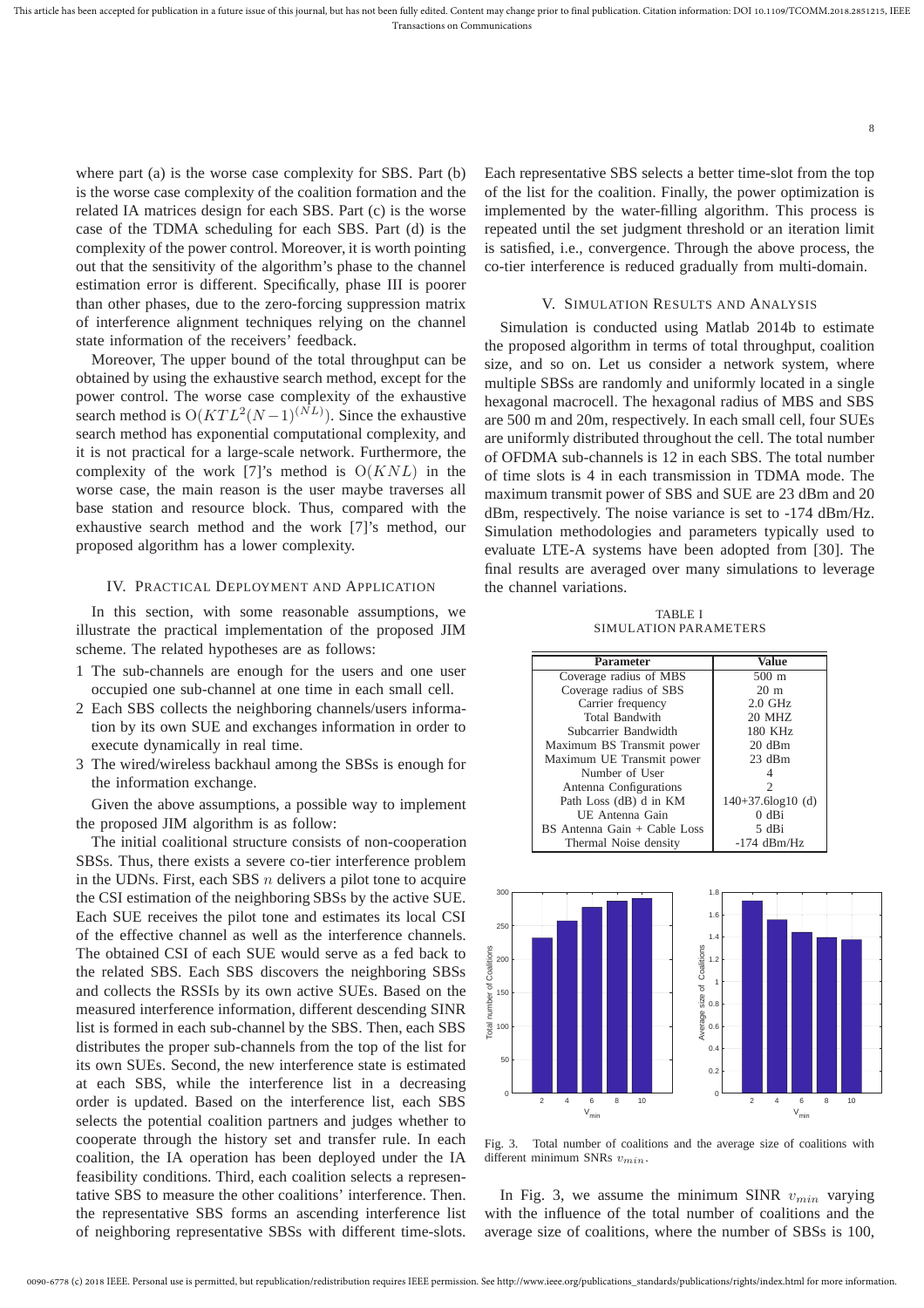the maximum tolerable power cost  $P_{lim}$  is 23 dBm, and the judgment threshold  $v_{th}$  is 0.005. There initially consists of the non-cooperative SBSs. The initial coalitional structure is the minimum invisible resource unit. With the increasing  $v_{min}$ , the number of coalitions increases, the size of coalition decreases. The reason is that the increased minimum SINR always leads to a large cost of cooperation, i.e., the cost of information exchange increases along with the increasing minimum SINR. Thus, forming coalitions among the SBSs becomes satisfactory. In short, Fig. 3 shows that the minimum SINR affects the coalition formation with the cost of information exchange. Moreover, the minimum SINR decides the farthest distance of the neighboring SBSs.



Fig. 4. Total number of coalitions and the average size of coalitions with different maximum tolerable power cost  $P_{lim}$ .

Meanwhile, Fig. 4 shows the total number of coalitions and the average size of coalitions with the target maximum tolerable power cost  $P_{lim}$ , where the number of SBS is set to be 50 and 80, the  $v_{min}$  is 3 dB, and the judgment threshold  $v_{th}$ is 0.005. The tendency of improvement in Fig. 3 is opposite to Fig. 4. As the maximum tolerable power cost increases, the total number of coalitions decreases, and the average size of coalition increases. Fig. 4 indicates that the SBSs have more incentives to form coalitions with the increase of maximum tolerable power cost.



Fig. 5. Total throughput with different minimum SINR  $v_{min}$ .

Fig. 5 shows the total throughput of different JIM phases

with the varying minimum SINR  $v_{min}$ . Here, it is known that the  $v_{min}$  affects the farthest distance of the neighboring SBSs and the coalition formation. Thus, the four phases of the JIM algorithm are illustrated in Fig. 5. The initial state is the random network state, i.e., all SBSs pre-allocated OFDMA sub-channels arbitrary and reuse the same time-slots for its user, and the initial power allocation is equal. The initial coalitional structure is denoted as the minimum invisible resource unit set  $\{\lambda_n^k\}, n \in \mathcal{N}, k \in \mathcal{K}_n$ . Phase I is the OFDMA scheduling of the JIM algorithm, which decreases with the increasing minimum SINR. The main reason for that is  $v_{min}$ decides the area of the neighboring SBSs. Phase II includes OFDMA scheduling and coalition IA, and the total throughput changes with the cost of information exchanges. Similarly, the performance in Phase III will be further improved with the area of neighboring SBSs.



Fig. 6. The total throughput with different maximum tolerable power cost  $p_{lim}$ 

Fig. 6 shows the total throughput with the maximum tolerable power cost. The coalition formation is affected by the maximum tolerable power cost. Thus, we estimate the total throughput of Phase III of the proposed JIM algorithm, compared to the initial state. We conclude that the higher maximum tolerable power cost allows more potential partners to cooperatively form a coalition. Meanwhile, each coalition satisfies the IA feasibility conditions of (4). Similar to Fig. 4, the total throughput of Phase III of the presented JIM algorithm increases with the increasing maximum tolerable power cost.

9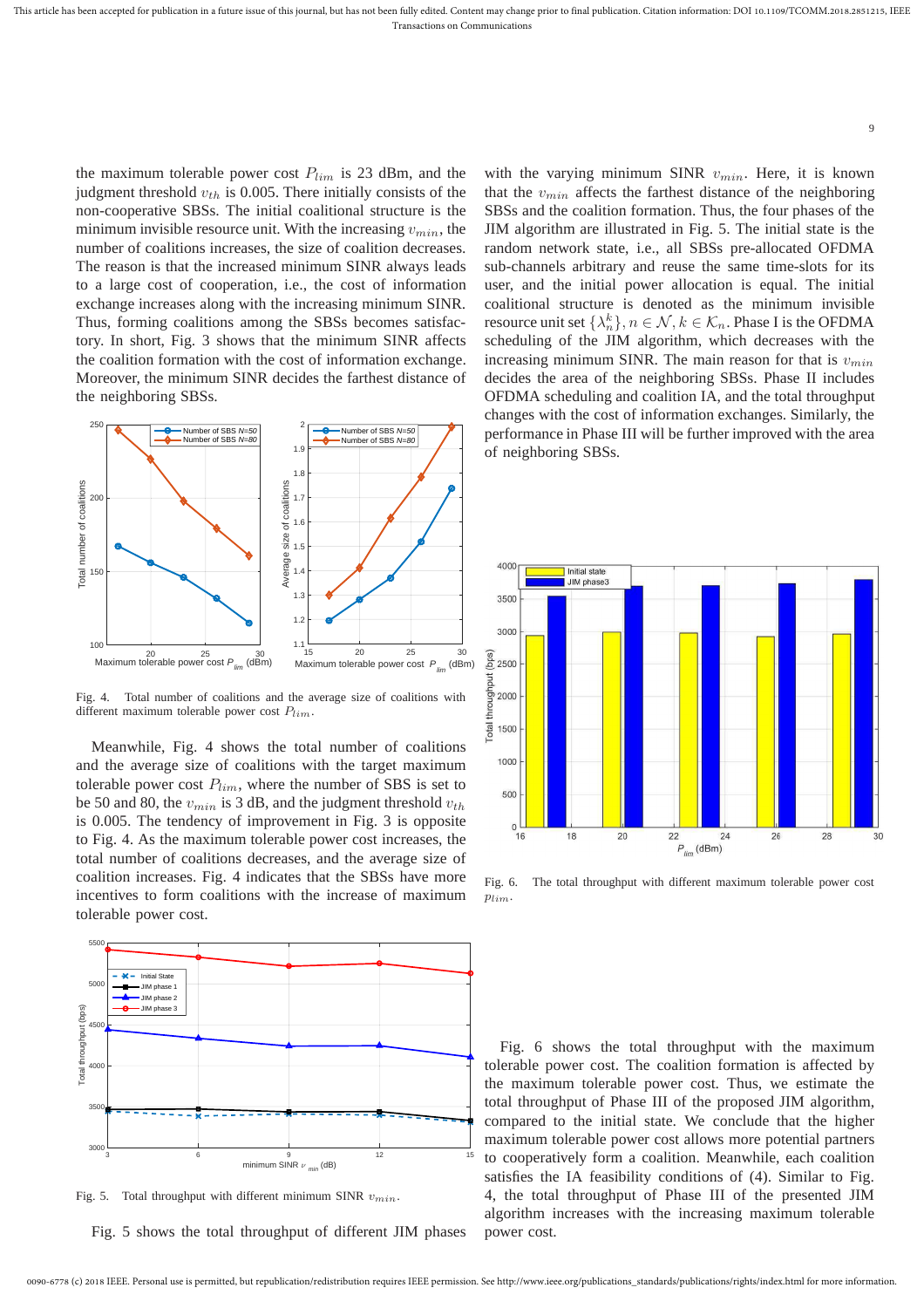This article has been accepted for publication in a future issue of this journal, but has not been fully edited. Content may change prior to final publication. Citation information: DOI 10.1109/TCOMM.2018.2851215, IEEE Transactions on Communications



Fig. 7. The number of iterations with different threshold  $v_{th}$ .

Fig. 7 depicts the number of iteration as a function of the judgment threshold with different number of SBS  $N$  $\{50, 100, 150\}$ . Here, we set the  $v_{min} = 3$  dB, the  $p_{lim} = 17$ dBm. We conclude that different thresholds affect the number of iterations. In particular, the number of iterations decreases rapidly because of the improvement of total throughput which is more remarkable in larger networks when the judgment threshold and the number of SBSs are large.



Fig. 8. Total number of coalitions and the average size of coalitions with increasing number of SBSs.

A total number of coalitions and the average size of coalitions with the increasing number of SBSs is shown in Fig. 8. It can be seen that the spatial separation of SBSs brings about a significant cost of cooperation, resulting in the coalition rarely formed when the density of networks is small. Meanwhile, more SBSs have conflict transmission over the same sub-channel with an interference level and an increase of SBSs' density. The SBS will have an incentive to deviate towards forming cooperations, and thus more SBSs can utilize the coalition to coordinate their transmissions. Moreover, the maximum size of the coalition is constrained by the cost of cooperation as well as the inherent IA condition (i.e., the IA feasibility conditions such as:  $N_t + N_r \ge |S| + 1$ , when  $d = 1$ ). The bigger the coalition size, the higher number of antennas required.



Fig. 9. Total throughput as number of SBSs increases.

Fig. 9 shows the total throughput as a function of the number of SBSs. Different phases of the proposed JIM algorithm are compared with a random non-cooperative scheme. The random non-cooperative scheme randomly allocates the subchannels and time-slots to users. Obviously, the improvement of power optimization is almost invisible. The main reason is that the power is similar to equal allocation when applying the water-filling algorithm in the high SINR region. As the number of SBSs grows, the total throughput increases and the performance of the proposed JIM scheme becomes much better than the non-cooperative scheme. Moreover, the gains between the random non-cooperation schemes and JIM algorithm are enlarged. When the number of SBS reaches 200, the improvement in terms of total throughput is approximately up to 80% by the JIM scheme, compared to the random noncooperation scheme. Furthermore, the increasing rate of the total throughput decreases. The main reason is that the residual interference among the coalitions increases with the limited spectrum resources. Meanwhile, the improvement of power optimization begins with the decreasing SINR.

# VI. CONCLUSION

In this paper, we have jointly investigated the interference management techniques of different domains in USNs. A JIM algorithm has been proposed to deal with the co-tier interference of SBSs, which includes OFDMA scheduling, IA, TDMA scheduling, and power optimization. We first implemented the OFDMA scheduling to allocate the proper subchannels and establish the stable transmission links to reduce the interference from neighboring SBSs. Then, based on the OCFG, the SBSs constituted a stable overlapping coalition structure, where the intra-coalition interference is aligned by IA. Followed by reducing the co-tier interference among coalitions is reduced with TDMA scheduling. Finally, the residual interference is mitigated by the power optimization further. The optimizing total throughput is acquired by repeating the above steps. By using this distributed algorithm, each SBS can interact and make decisions independently to form the coalition and reduce the interference from different domains, thus realizing the optimal tradeoff between costs and benefits. The proposed JIM algorithm outperformed other approaches as demonstrated via simulation results.

10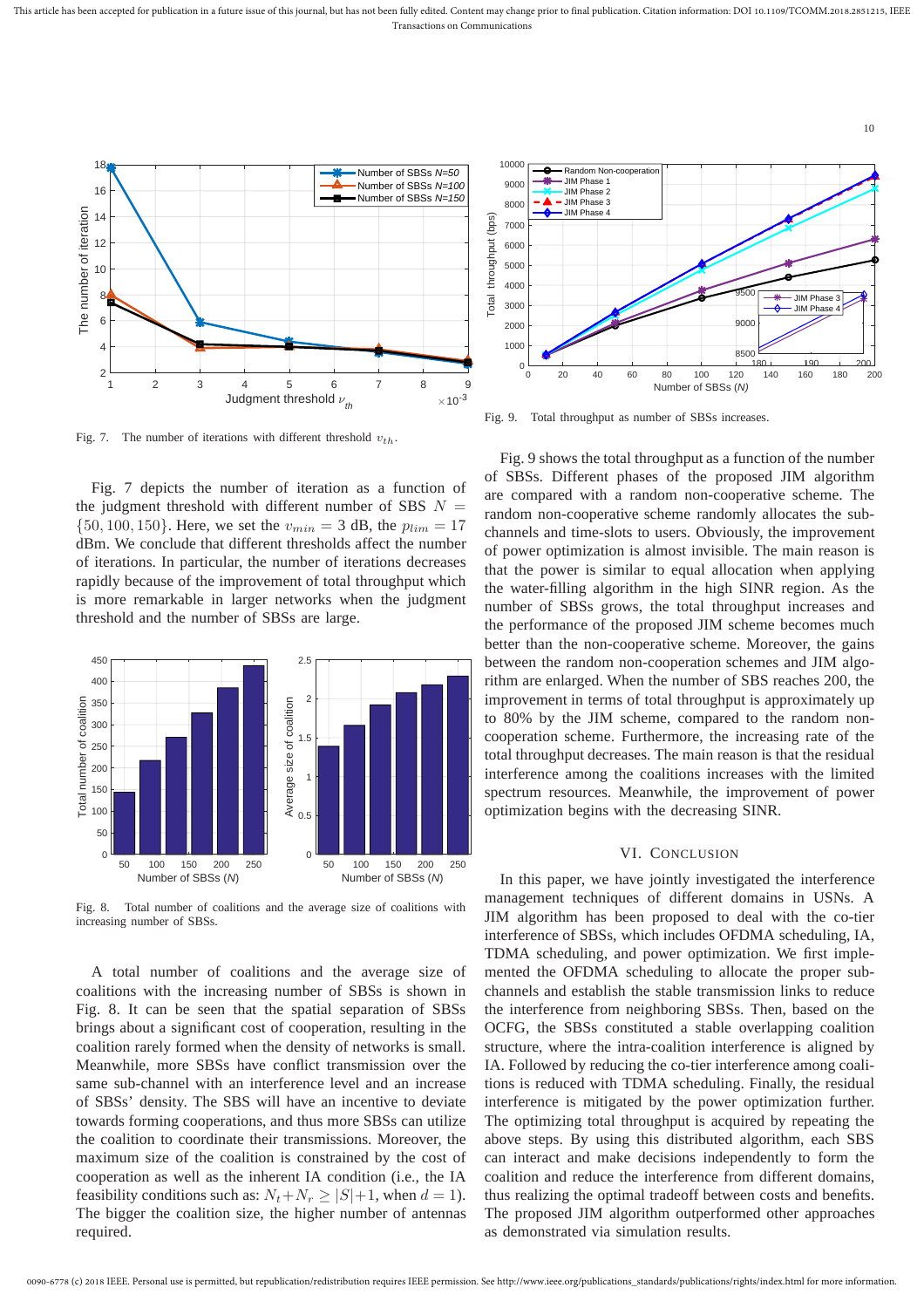#### **REFERENCES**

- [1] M. Ding and D. Lopez-Perez, "On the performance of practical ultradense networks: The major and minor factors," *2017 15th International Symposium on Modeling and Optimization in Mobile, Ad Hoc, and Wireless Networks (WiOpt)*, Paris, France, 2017, pp. 1-8.
- [2] D. Lopez-Perez, M. Ding, H. Claussen, and A. H. Jafari, "Towards 1 Gbps/UE in Cellular Systems: Understanding Ultra-Dense Small Cell Deployments," *IEEE Communications Surveys & Tutorials*, vol. 17, no. 4, pp. 2078-2101, Fourthquarter 2015.
- [3] C. Yang, J. Li, and M. Guizani, "Cooperation for spectral and energy efficiency in ultra-dense small cell networks," *IEEE Wireless Communications*, vol. 23, no. 1, pp. 64-71, Feb. 2016.
- [4] M. Kamel, W. Hamouda, and A. Youssef, "Ultra-dense networks: a survey," *IEEE Communications Surveys & Tutorials*, vol. 18, no.4, pp. 2522-2545, Fourthquarter 2016.
- [5] T. K. Vu, M. Bennis, S. Samarakoon, M. Debbah, and M. Latva-aho, "Joint Load Balancing and Interference Mitigation in 5G Heterogeneous Networks", *IEEE Transactions on Wireless Communications*, vol. 16, no. 9, pp. 6032-6046, Sept. 2017.
- [6] TI. Shgluof, M. Ismail, and R. Nordin, "Semi-Clustering of Victim-Cells Approach for Interference Management in Ultra-Dense Femtocell Networks", *IEEE Access*, vol. 5, pp. 9032-9043, 2017.
- [7] D. Qu, Y. Zhou, L. Tian, and J. Shi, "User-Centric QoS-Aware Interference Coordination for Ultra Dense Cellular Networks", *2016 IEEE Global Communications Conference (GLOBECOM)*, Washington, DC, 2016, pp. 1-6.
- [8] G. J. Foschini, Z. Miljanic, "A simple distributed autonomous power control algorithm and its convergence", *IEEE Transactions on Vehicular Technology*, vol. 42, no. 4, pp. 641-646, Nov. 1993.
- [9] V. Chandrasekhar, J. Andrews, Z. Shen, T. Muharemovic, and A. Gatherer, "Power control in two-tier femtocell networks", *IEEE Transactions on Wireless Communications*, vol. 8, no. 8, pp. 4316-4328, Aug. 2009.
- [10] J. Y. Lee, S. J. Bae, Y. M. Kwon, and M. Y. Chung, "Interference analysis for femtocell deployment in OFDMA systems based on fractional frequency Reuse," *IEEE Communications Letters*, vol. 15, no. 4, pp. 425-427, Apr. 2011.
- [11] N. Saquib, E. Hossain, and D. I. Kim, "Fractional frequency reuse for interference management in LTE-advanced hetnet", *IEEE Wireless Communications*, vol. 20, no. 2, pp. 113-122, Apr. 2013.
- [12] J. Torregoza, R. Enkhbat, and W. J. Hwang, "Joint power control, base station assignment, and channel Assignment in Cognitive Femtocell Network", *EURASIP Journal on Wireless Communications and Networking*, vol. 2010, no.6, pp. 1-14, May. 2010.
- [13] L. Giupponi and C. Ibars, "Distributed interference control in OFDMAbased femtocells," *21st Annual IEEE International Symposium on Personal, Indoor and Mobile Radio Communications*, Instanbul, pp. 1201- 1206, Sept. 2010.
- [14] D. Lopez-Perez, A. Valcarce, G. de la Roche, E. Liuand, and J.Zhang, "Access methods to WiMAX femtocells: a downlink system-level case study", *2008 11th IEEE Singapore International Conference on Communication Systems*, Guangzhou, 2008, pp. 1657-1662.
- [15] A. K. Karmokar, S. Senthuran, and A. Anpalagan, "Physical layeroptimal and cross-layer channel access policies for hybrid overlayunderlay cognitive radio networks", *IET Communications*, vol. 8, no. 15, pp. 2666-2675, Oct. 2014.
- [16] S. Randan and R. Madan, "Belief propagation methods for intercell interference coordination in femtocell networks", *IEEE Journal on Selected Areas in Communications*, vol. 30, no. 3, pp. 631-640, Apr. 2012.
- [17] D. Lopez-Perez, I. Guvenc, G. de la Roche, M. Kountouris, T. Q. S. Quek, and J. Zhang, "Enhanced intercell interference coordination challenges in heterogeneous networks", *IEEE Wireless Communications*, vol. 18, no. 3, pp. 3425-3441, Aug. 2008.
- [18] V. R. Cadambe and S. A. Jafar, "Interference alignment and degrees of freedom of the k-user interference channel", *IEEE Transactions on Information Theory*, vol. 54, no. 8, pp. 3309-3322, Jun. 2011.
- [19] Pantisano F, Bennis M, Saad W, et al. "Interference alignment for cooperative femtocell networks: a game-theoretic approach," *IEEE Transactions on Mobile Computing*, vol. 12, no. 11, pp. 2233-2246, Nov. 2013.
- [20] J. G. Andrews, X. Zhang, G. D. Durgin, and A. K. Gupta, "Are we approaching the fundamental limits of wireless network densification?," *CoRR*, vol. abs/1512.00413, 2015. [Online]. Available: http://arxiv.org/abs/1512.00413

[21] F. Pantisano, M. Bennis, W. Saad, R. Verdone, and M. Latva-aho, "Coalition formation games for femtocell interference management: a recursive core approach", *2011 IEEE Wireless Communications and Networking Conference*, Cancun, Quintana Roo, 2011, pp. 1161-1166.

11

- [22] C. Yang, J. Li, Q. Ni, A. Anpalagan, and M. Guizani, "Interferenceaware energy efficiency maximization in 5G ultra-dense networks," *IEEE Transactions on Communications*, vol. 65, no. 2, pp. 728-739, Feb. 2017.
- [23] D. Lopez-Perez, A. Valcarce, G. de la Roche, and J. Zhang, "OFDMA femtocells: a roadmap on interference avoidance", *IEEE Communications Magazine*, vol. 47, no. 9, pp. 41-48, Sept. 2009.
- [24] A. R. Elsherif, W. P. Chen, A. Ito, and Z. Ding, "Adaptive resource allocation for interference management in small cell networks", *IEEE Transactions on Communications*, vol. 63, no. 6, pp. 2107-2125, Jun. 2015.
- [25] A. Bhatia and R. C. Hansdah, "RD-TDMA: a randomized distributed TDMA scheduling for correlated contention in WSNs", *2014 28th International Conference on Advanced Information Networking and Applications Workshops*, Victoria, BC, 2014, pp. 378-384.
- [26] Z. Zhang, L. Song, Z. Han, and W. Saad, "Coalitional games with overlapping coalitions for interference management in small cell networks," *IEEE Transactions on Wireless Communications*, vol. 13, no. 5, pp. 2659-2669, May. 2014.
- [27] Y. Dong, M. Sheng, S. Zhang, and C. Yang, "Coalition based interference mitigation in femtocell networks with multi-resource allocation," *2014 IEEE International Conference on Communications (ICC)*, Sydney, NSW, 2014, pp. 2695-2700.
- W. Shin, W. Noh, K. Jang, and H. H. Choi, "Hierarchical interference alignment for downlink eterogeneous networks", *IEEE Transactions on Wireless Communications*, vol. 11, no. 12, pp. 4549-4559, Dec. 2012.
- [29] Y. Xu and S. Mao, "Stackelberg game for cognitive radio networks with MIMO and distributed interference alignment", *IEEE Transactions on Vehicular Technology*, vol. 63, no. 2, pp. 879-892, Feb. 2014.
- [30] Q. Wang, J. Wang, and Y. Guan, "Price-Based unit commitment with wind power utilization constraints", *IEEE Transactions on Power Systems*, vol. 28, no. 3, pp. 2718-2726, Aug. 2013.
- [31] M. Wang, H. Tian, and G. Nie, "Energy efficient power and subchannel allocation in dense OFDMA small cell networks", *2014 IEEE 80th Vehicular Technology Conference (VTC2014-Fall)*, Vancouver, BC, 2014, pp. 1-5.
- [32] W. Yu, T. Kwon, and C. Shin, "Multicell Coordination via Joint Scheduling, Beamforming, and Power Spectrum Adaptation", *IEEE Transactions on Wireless Communications*, vol. 12, no. 7, pp. 1-14, Jul 2013.
- [33] J. Xiao, C. Yang, J. Wang, and H. Dai, "Joint interference management in ultra-dense small cell networks: A multi-dimensional coordination," *2016 8th International Conference on Wireless Communications & Signal Processing (WCSP)*, Yangzhou, 2016, pp. 1-5.
- [34] L. Ruan, V. Lau, and M. Z. Win, "The feasibility conditions for interference alignment in MIMO networks", *IEEE Transactions on Signal Process*, vol. 61, no. 8, pp. 2066-2077, Apr. 2013.
- [35] K. Gomadam, V. R. Cadambe, and S. A. Jafar, "A distributed numerical approach to interference alignment and applications to wireless interference networks," *IEEE Transactions on Information Theory*, vol. 57, no. 6, pp. 3309-3322, Jun. 2011.
- [36] R. Tresch, M. Guillaud, and E. Riegler, "On the achievability of interference alignment in the K-user constant MIMO interference channel," *2009 IEEE/SP 15th Workshop on Statistical Signal Processing*, Cardiff, 2009, pp. 277-280.
- [37] R. S. Cheng and S. Verdu, "Gaussian multiaccess channels with ISI: capacity region and multiuser water-filling", *IEEE Transactions on Information Theory*, vol. 39, no. 3, pp. 773-785, May. 1993.
- [38] 3GPP, "TR 36.814 evolved universal terrestrial radio access (E-UTRA) further advancements for E-UTRA physical layer aspects," 2010.